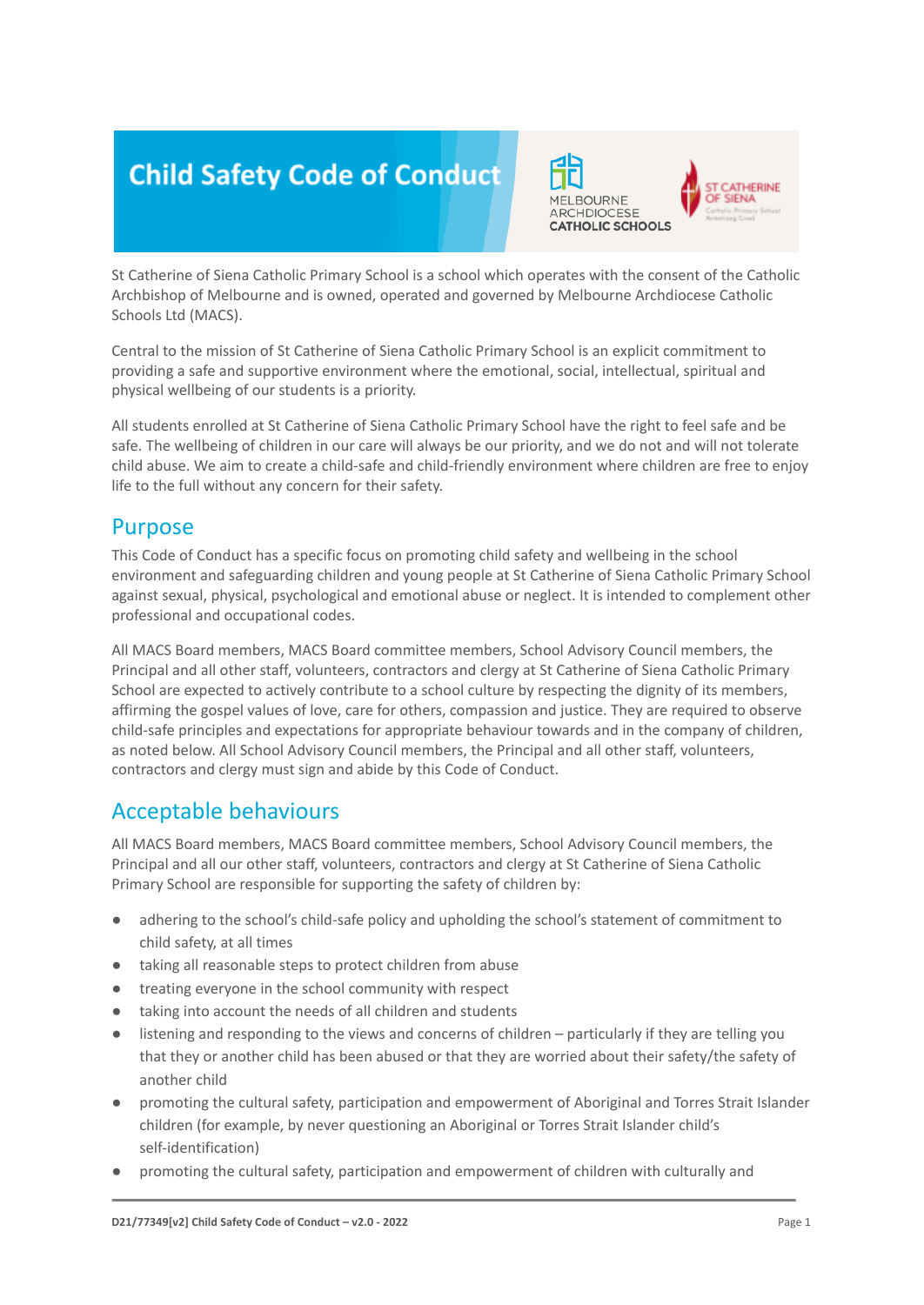linguistically diverse backgrounds (for example, by having a zero-tolerance for discrimination)

- promoting the safety, participation and empowerment of children with a disability (for example, during personal care activities)
- ensuring as far as practicable that adults are not alone with a child
- reporting any allegations of child abuse to the school's leadership (or child safety officer if the school has appointed someone to this role)
- understanding and complying with all reporting obligations as they relate to mandatory reporting and reporting under the *Crimes Act 1958* (Vic.)
- understanding and complying with all obligations as they relate to the reportable conduct scheme including reporting allegations of reportable conduct in accordance with the schools reportable conduct policy
- reporting any child safety concerns to the school's leadership (or child safety officer if the school has appointed someone to this role)
- ensuring as quickly as possible that the child is safe if an allegation of child abuse is made
- reporting to the Victorian Institute of Teaching (VIT) any charges, committals for trial or convictions in relation to a sexual office by a registered teacher, or specific allegations or concerns about a registered teacher
- ensuring they comply with any and all applicable professional or occupational codes of conduct.

# Unacceptable behaviours

All MACS Board members, MACS Board committee members, School Advisory Council members, the Principal and all our other staff, volunteers, contractors and clergy at St Catherine of Siena Catholic Primary School must not:

- ignore or disregard any suspected or disclosed child abuse
- develop any special relationships with children that could be seen as favouritism (for example, the offering of gifts or special treatment for specific children)
- exhibit behaviours with children which may be construed as unnecessarily physical (for example, inappropriate sitting on laps)
- put children at risk of abuse (for example, by locking doors)
- initiate unnecessary physical contact with children or do things of a personal nature that a child can do for themselves (for example, toileting or changing clothes)
- engage in open discussions of a mature or adult nature in the presence of children (for example, personal social activities)
- use inappropriate language in the presence of children
- express personal views on cultures, race or sexuality in the presence of children
- discriminate against any child, including because of age, gender, race, culture, vulnerability, sexuality, ethnicity or disability
- work with children while under the influence of alcohol or illegal drugs
- have contact with a child or their family outside school without the school leadership's or child safety officer's (if the school has appointed someone to this role) knowledge and/or consent or the school governing authority's approval (for example, unauthorised after-hours tutoring, private instrumental/other lessons or sport coaching); accidental contact, such as seeing people in the street, is appropriate
- have any online contact with a child (including by social media, email, instant messaging) or their family unless necessary (for example, providing families with eNewsletters or assisting students with their schoolwork)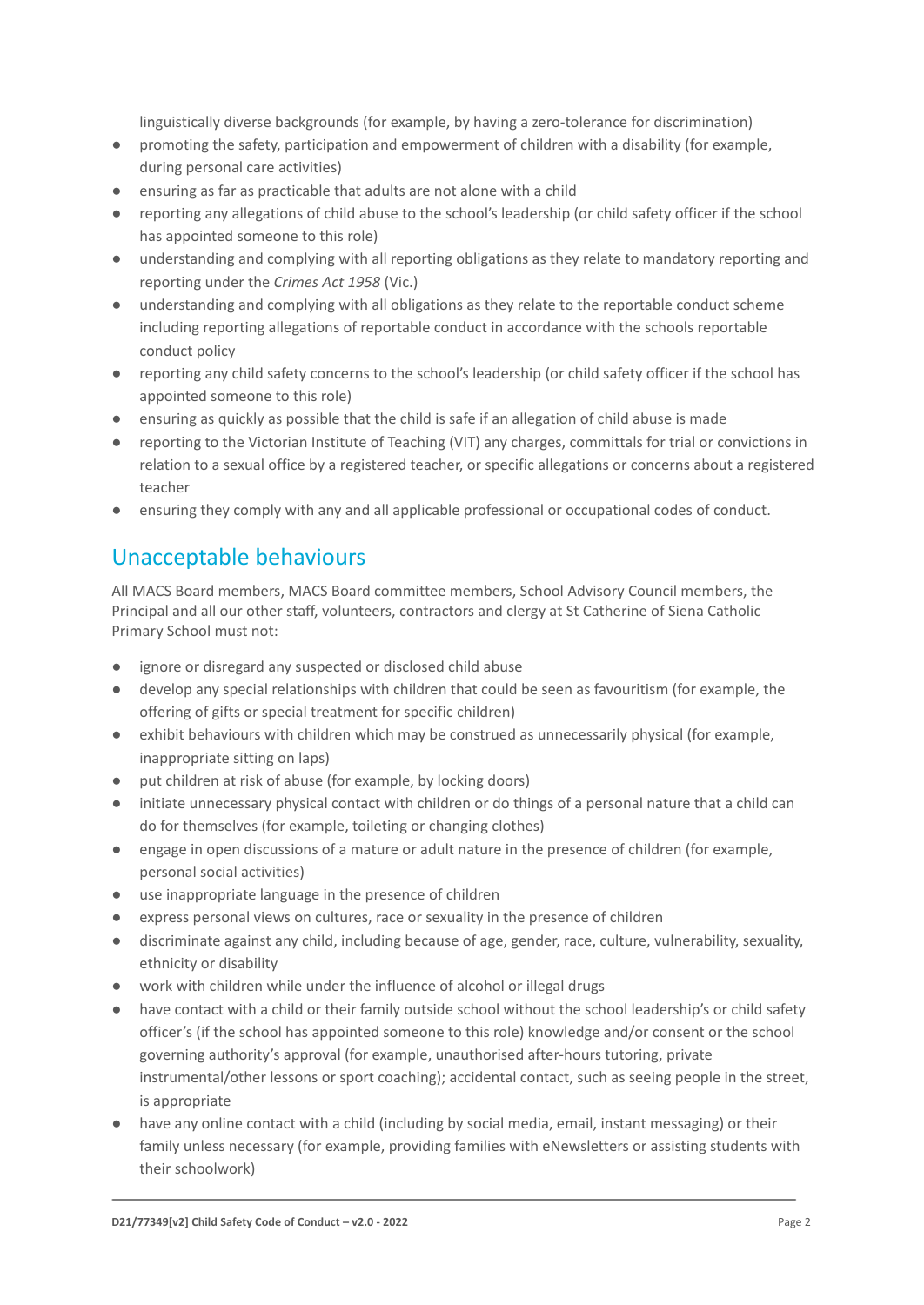- use any personal communication channels/devices such as a personal email account
- exchange personal contact details such as phone numbers, social networking sites or email addresses
- photograph or video a child without the consent of the parents, guardians or carers
- consume alcohol or drugs at school or at school events in the presence of children.

### Teachers

Teachers are also required to abide by the principles relating to relationships with students as set out in the Victorian Teaching Profession's Code of Conduct published by the VIT. These principles include:

- knowing their students well, respecting their individual differences and catering for their individual abilities
- working to create an environment which promotes mutual respect
- modelling and engaging in respectful and impartial language
- protecting students from intimidation, embarrassment, humiliation and harm
- respecting a student's privacy in sensitive matters
- interacting with students without displaying bias or preference
- not violating or compromising the unique position that a teacher holds of influence and trust in their relationship with students.

# Psychologists and school counsellors

In their dealings with students, psychologists and school counsellors should also take into account their professional obligations as set out in a code of ethics or practice to which they are bound, including because of their membership of:

- the Australian Health Practitioner Regulation Agency
- the Australian Counselling Association
- Speech Pathology Australia.

# Sports and recreation

Coaches, staff members and volunteers involved in coaching, training or assisting students during sporting and recreation activities should adopt practices that assist children to feel safe and protected, including:

- using positive reinforcement and avoiding abusive, harassing or discriminatory language
- coaching students to be 'good sports'
- explaining the reason for the contact and asking for the student's permission if physical contact with a student by a coach or other adult is necessary during a sporting or other recreational activity
- avoiding (where possible) situations where an adult may be alone with a student such as in a dressing or change room, first aid room, dormitory or when the student needs to be transported in a vehicle.